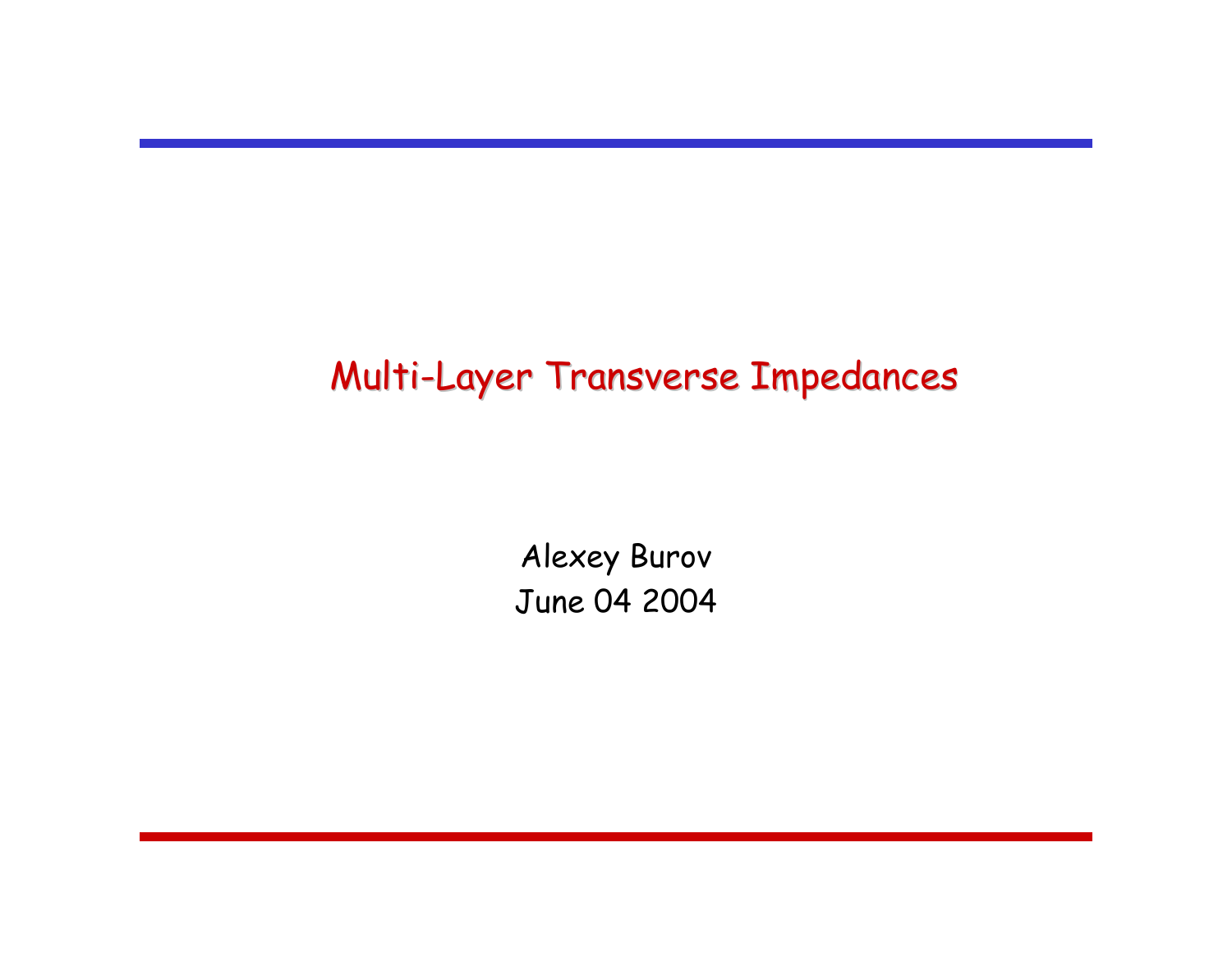$\blacksquare$  The case of interest is long wavelength one: wave length >> aperture.

 $\blacksquare$  In this case, longitudinal gradients can be neglected, the chamber sees the beam as it were a parallel to its axis. In other words, the problem reduces to 2D one.

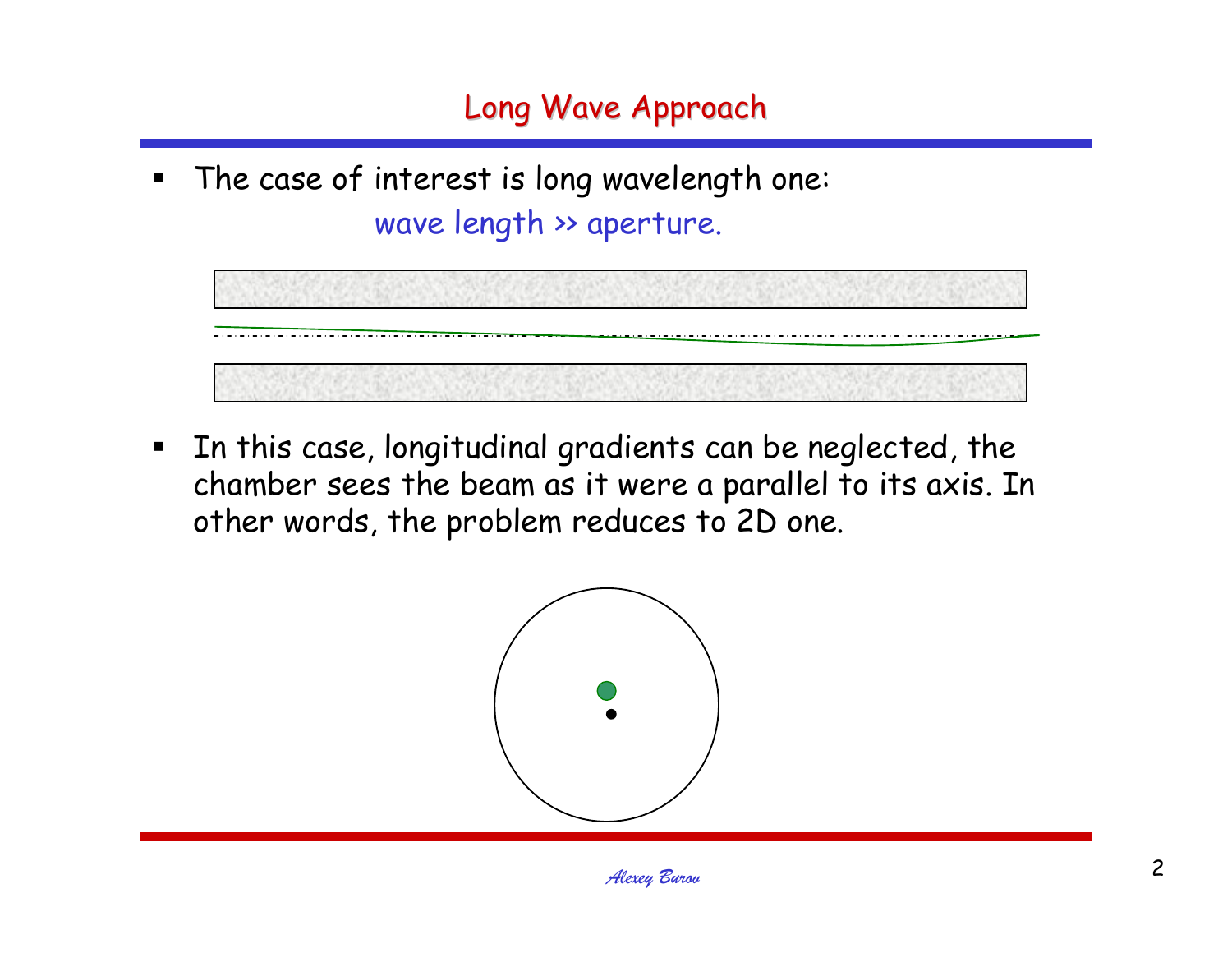- $\blacksquare$  The beam as a source of the fields is presented as a superposition of its
	- ¾ charge = electric

```
\triangleright and current = magnetic
```
dipoles.

- Due to linearity of Maxwell equations, these two sources can be considered separately, and the superposition principle applied.
- $\blacksquare$  In the long-wave case, beam local oscillations are much slower than the wave-guide frequencies. In other words, long-wave approximation is adiabatic or quasi-static approximation.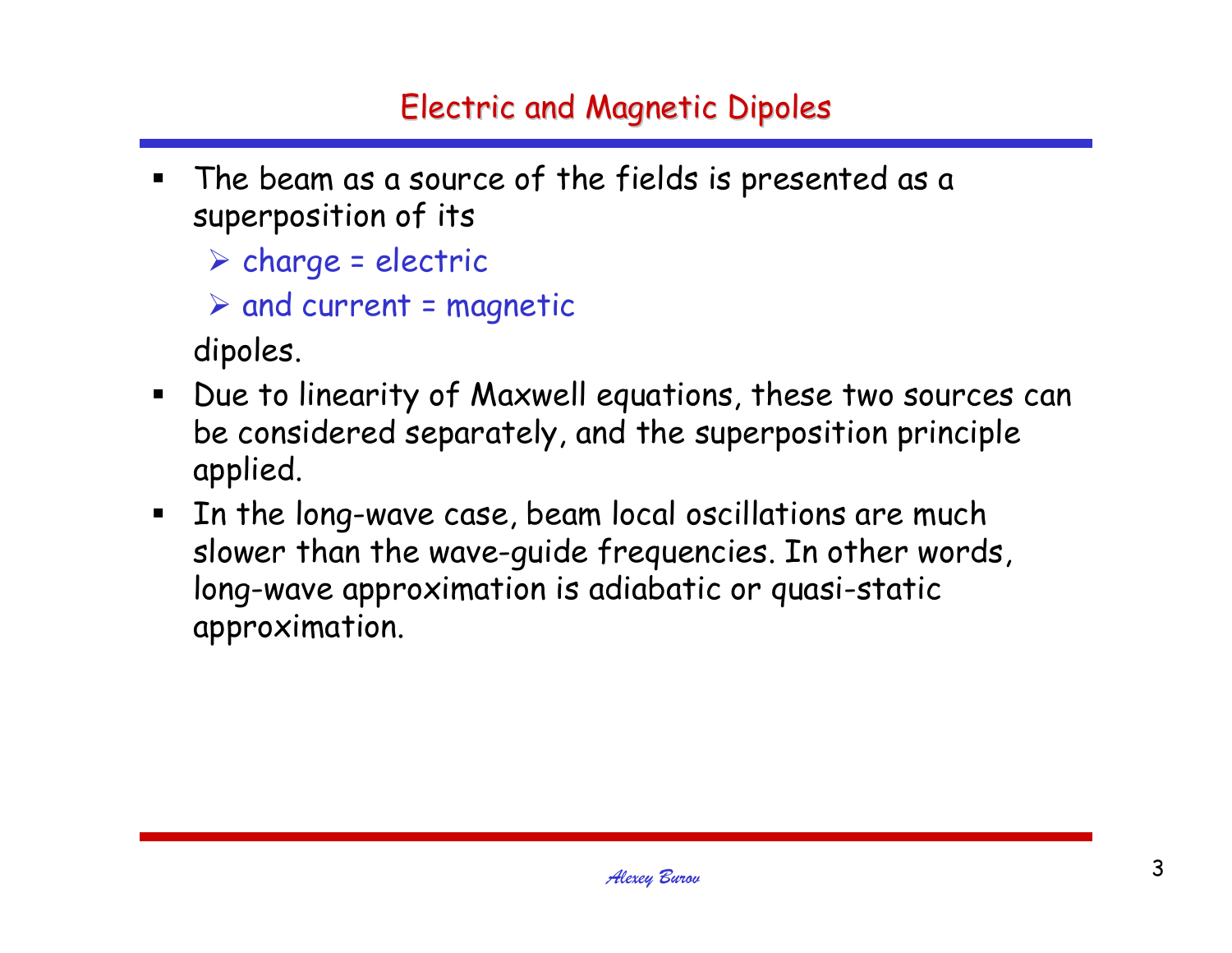# Electric Dipole

 $\blacksquare$ Electric dipole excites quasi-static scalar potential

$$
\Phi = \frac{A_0}{\beta} \left( \frac{a}{r} - \frac{r}{a} \right) \cos \theta \exp(-i\omega t) ; \quad A_0 = \frac{2 I x_0}{c a}
$$

where the first term in the brackets is the direct field of the dipole, while the second is another independent solution of the Laplas equation in the vacuum. The amplitude of the second term is taken to satisfy the boundary condition on the metallic surface,

$$
\Phi\big|_{r=a}=0\ .
$$

- $\blacksquare$  This second term describes chamber response on the electric dipole, assuming some metal as the innermost layer.
- This response is trivial and does not depend neither on the metal properties, nor on the other layers.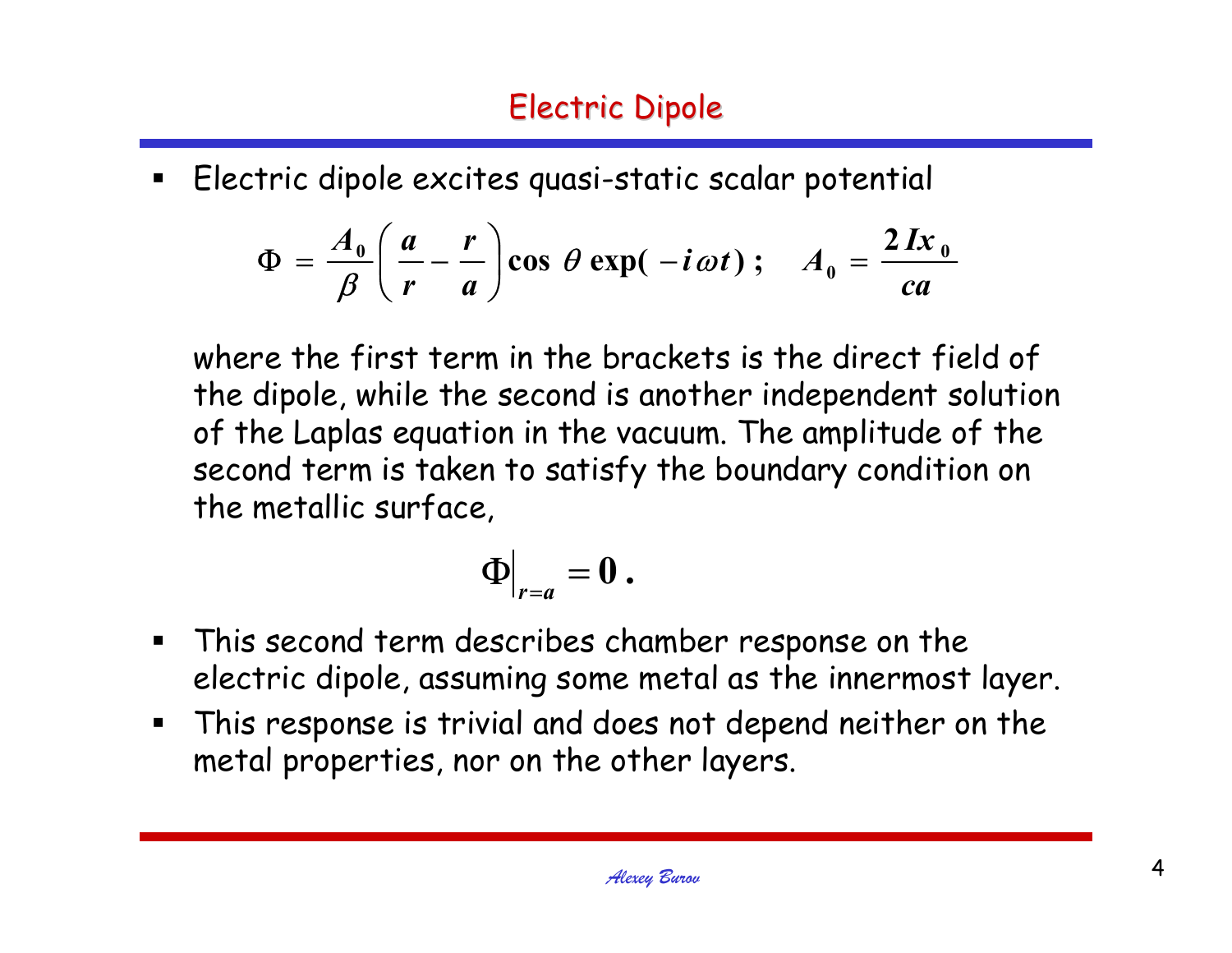- $\blacksquare$  As the magnetic (or current) dipole, the beam excites longitudinal component of the vector potential  $A_z = A(r) \cos \theta \exp(-i\omega t)$ .
- $\blacksquare$  In vacuum, the vector potential satisfies the same Poisson equation as the scalar one,

$$
\Delta A_z = -4\pi \rho_b \beta ; \qquad \rho_b = \frac{I}{\beta c} (\delta(\vec{r} - \vec{r}_0) - \delta(\vec{r})).
$$

Thus, in vacuum it behaves as

$$
A(r) = A_0 \left( \frac{a}{r} - G \frac{r}{a} \right).
$$

- The chamber response is in the constant *<sup>G</sup>*, which has to be found from the field solutions in the outer layers and the whole set of the boundary conditions.
- The transverse impedance is expressed then as

$$
Z_{x}=-i\,\frac{E_{x}-\beta H_{y}}{Ix_{0}}=i\,\frac{Z_{0}\beta}{2\pi a^{2}}\bigg(\,G-\frac{1}{\beta^{2}}\bigg)
$$

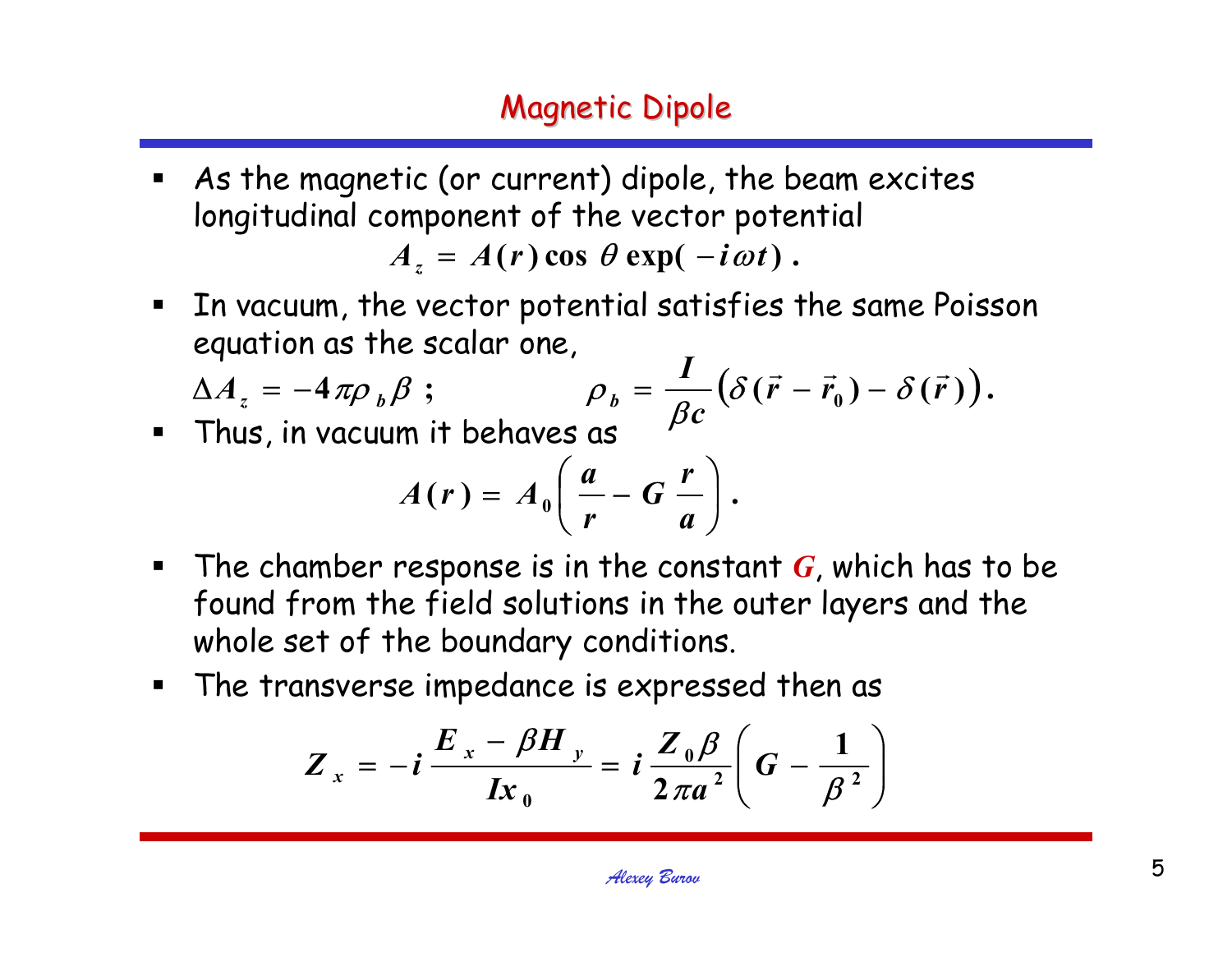## Medium

In a medium, the vector potential satisfies Bessel equation

$$
\frac{1}{r}\frac{d}{dr}\left(r\frac{dA}{dr}\right)-\frac{A}{r^2}-\kappa^2A=0,
$$

where

$$
\kappa^2=-\frac{\omega^2\mu\epsilon}{c^2}, \quad \text{Re } \kappa>0 \; , \quad \varepsilon=\varepsilon'+\frac{4\pi i\sigma}{\omega}. \quad \delta\equiv 1/\text{Re } \kappa\geq 0.
$$

- The boundary conditions require continuity of both the potential  $A$  itself and the tangential magnetic field  $\mu^{-1}dA/dr$  . At infinity, the potential goes to 0.
- Note that the skin effect (skin depth *δ*) is driven not only by the resistivity, but by the imaginary part of the magnetic permeability as well.
- $\blacksquare$  The set of equations is now complete. The problem is reduced to finding coefficients for the Bessel functions from boundary conditions. This is just linear algebra.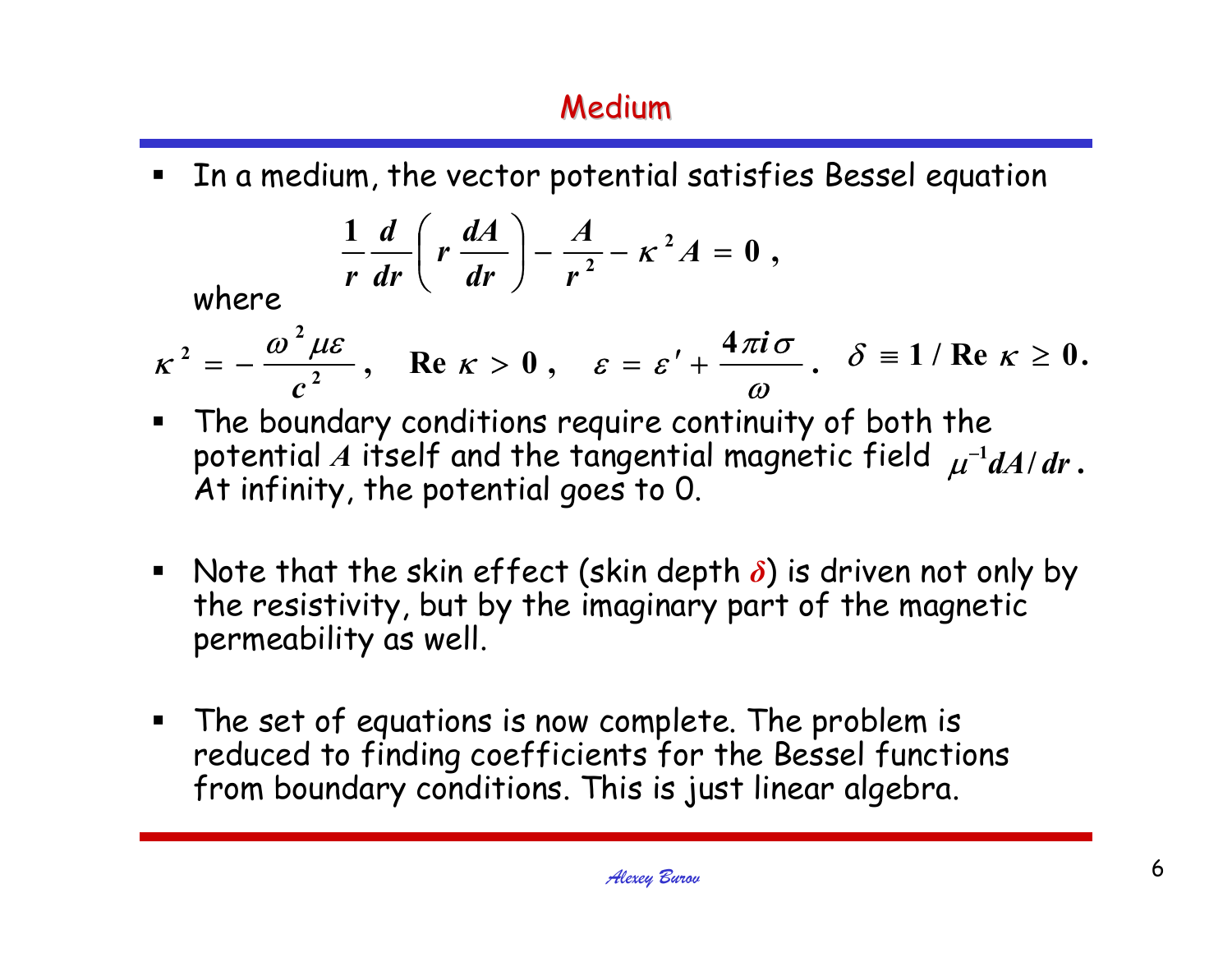$\blacksquare$  Convenient basis functions for a given layer are shb(  $\kappa r$ ) =  $\kappa a \left[I_1(\kappa r)K_1(\kappa a) - I_1(\kappa a)K_1(\kappa r)\right]$ chb(  $\kappa r$ ) =  $\kappa a$   $\left[I'_1(\kappa a)K_1(\kappa r) - I_1(\kappa r)K'_1(\kappa a)\right]$ ′<sup>1</sup> | ΚΩ | ΙΝ <sup>1</sup> | ΚΙ | − ′

where *<sup>a</sup>* is the inner boundary of this layer.

- $\blacksquare$  For the outermost layer, the potential goes as  $\mathbf{K}_{1}(\kappa r)$
- $\blacksquare$ An advantage of these functions is that

**chb**( $\kappa a$ ) = 1, **ch b**  $'(\kappa a) = 0$  $\mathbf{shb}(\kappa a) = 0$ ,  $\mathbf{shb}'(\kappa a) = 1$ ′ $ka$ ) = 1, cn b (*ka*) = ′ $ka$ ) = **v**, sn b (*ka*) =

 $\blacksquare$  With these functions, the linear algebra reduces for *<sup>n</sup>* layers to a sequence of *<sup>n</sup>* linear equations with a 2-diagonal matrix.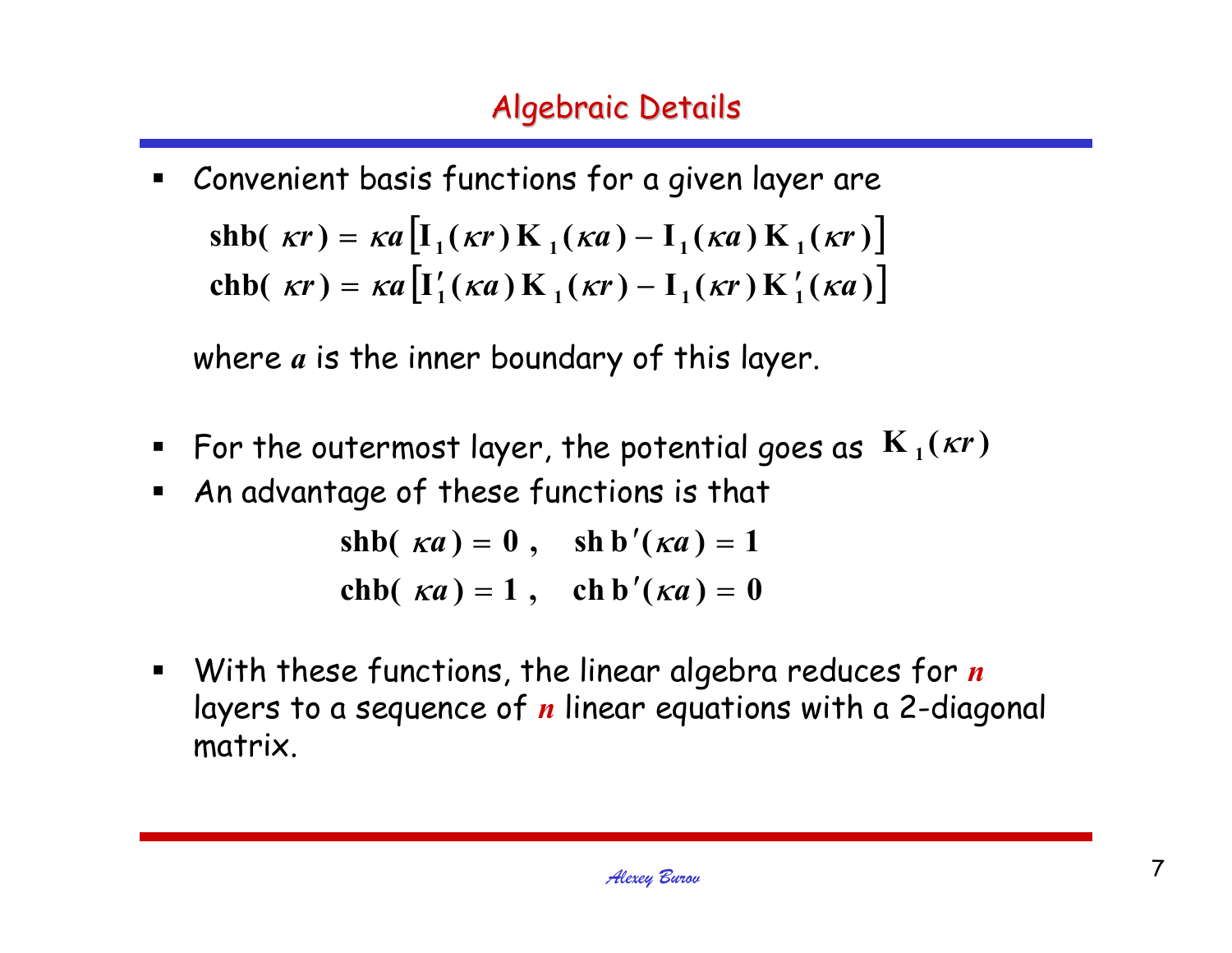## Impedance of LHC collimator

■ The transverse impedance for LHC collimators:

red =Re  $Z$ , green =  $-Im Z$ , magenta=Re  $Z$  by  $L$ . Vas, cyan=  $-Im Z$  by  $L$ . Vas.

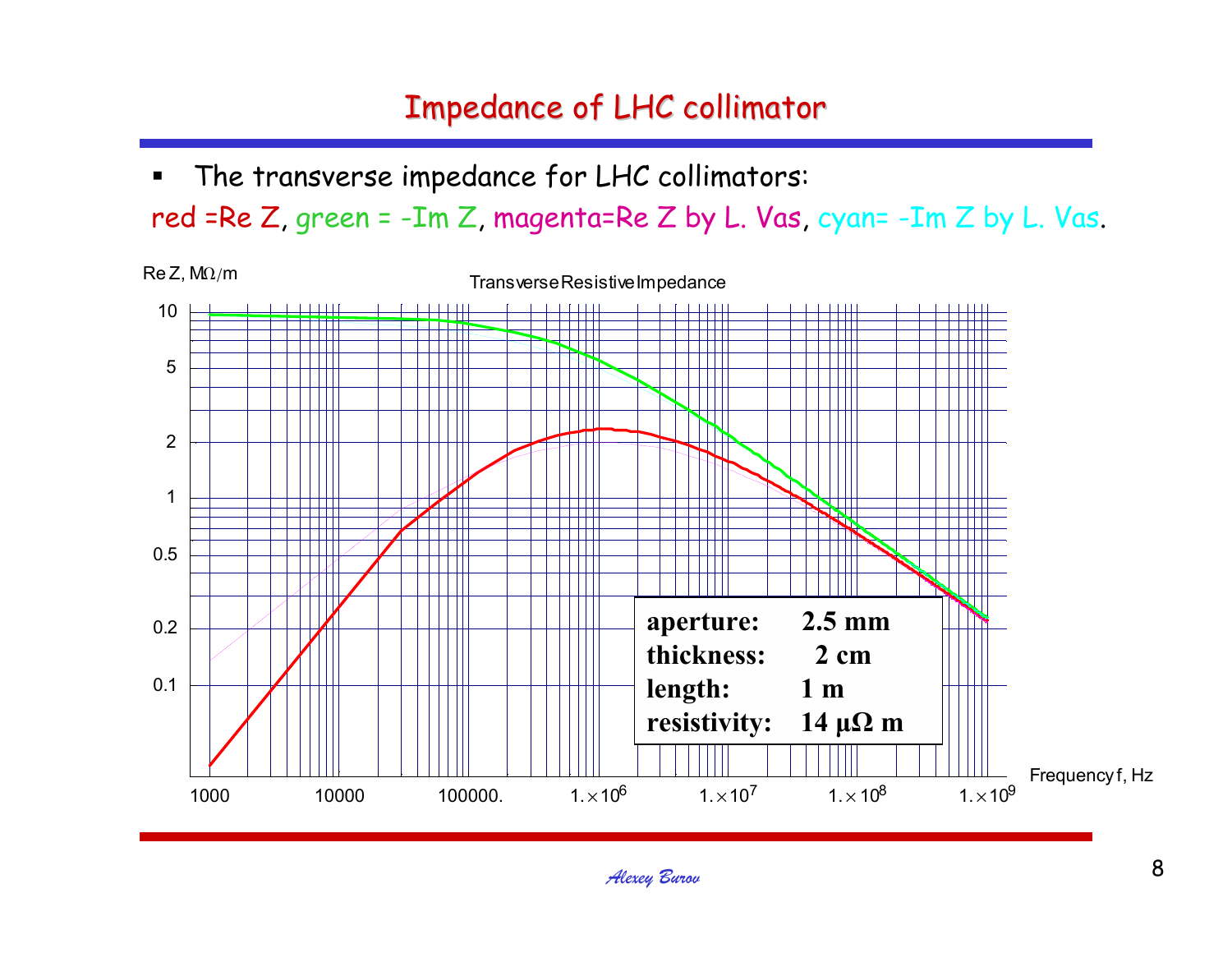SPS MKE kicker is an open to beam peace of 4A4 ferrite with half-gap 16 mm, thickness 60 mm, and length 1.66 m. Currently, 5 of them are installed and 4 more are planned to be in the ring in 2006. Material properties are quoted by L. Vas in CERN-S L-2000-010 AP:

$$
ε' = 12
$$
  
\n
$$
μ(ω) = \frac{460}{1 - iωτ} + 1; \quad \frac{1}{2πτ} = 20 \text{ MHz}
$$
  
\n
$$
ρ = 10 - 30 Ωm
$$

**The skin depth of the 4A4 ferrite and the kicker impedance** are calculated with the described method and presented in the Figs. below. Red, magenta and green lines correspond to resistivity (Re Z) for 10, 20 and 30 Ohm m. Black line is Im Z.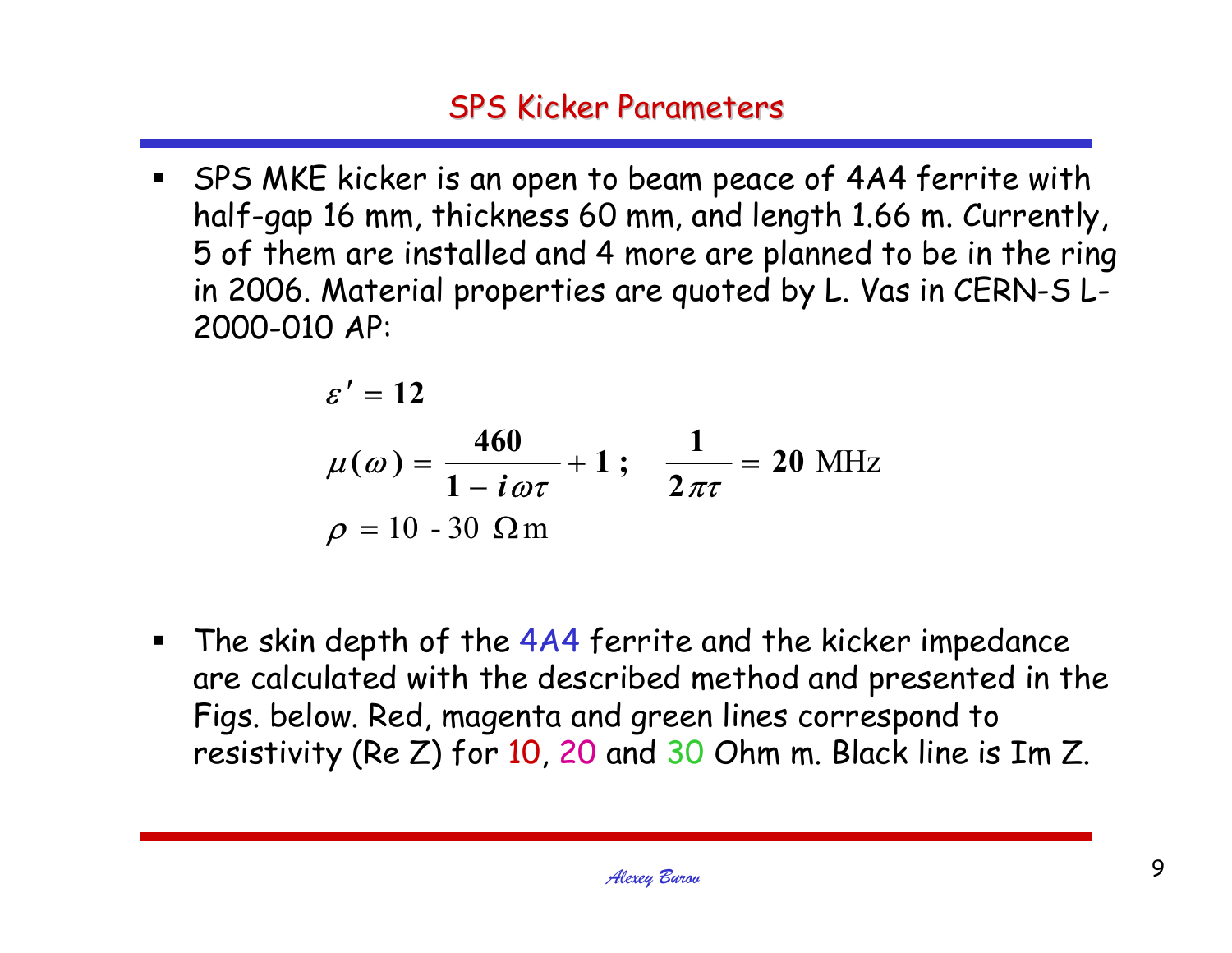#### Kicker Impedance

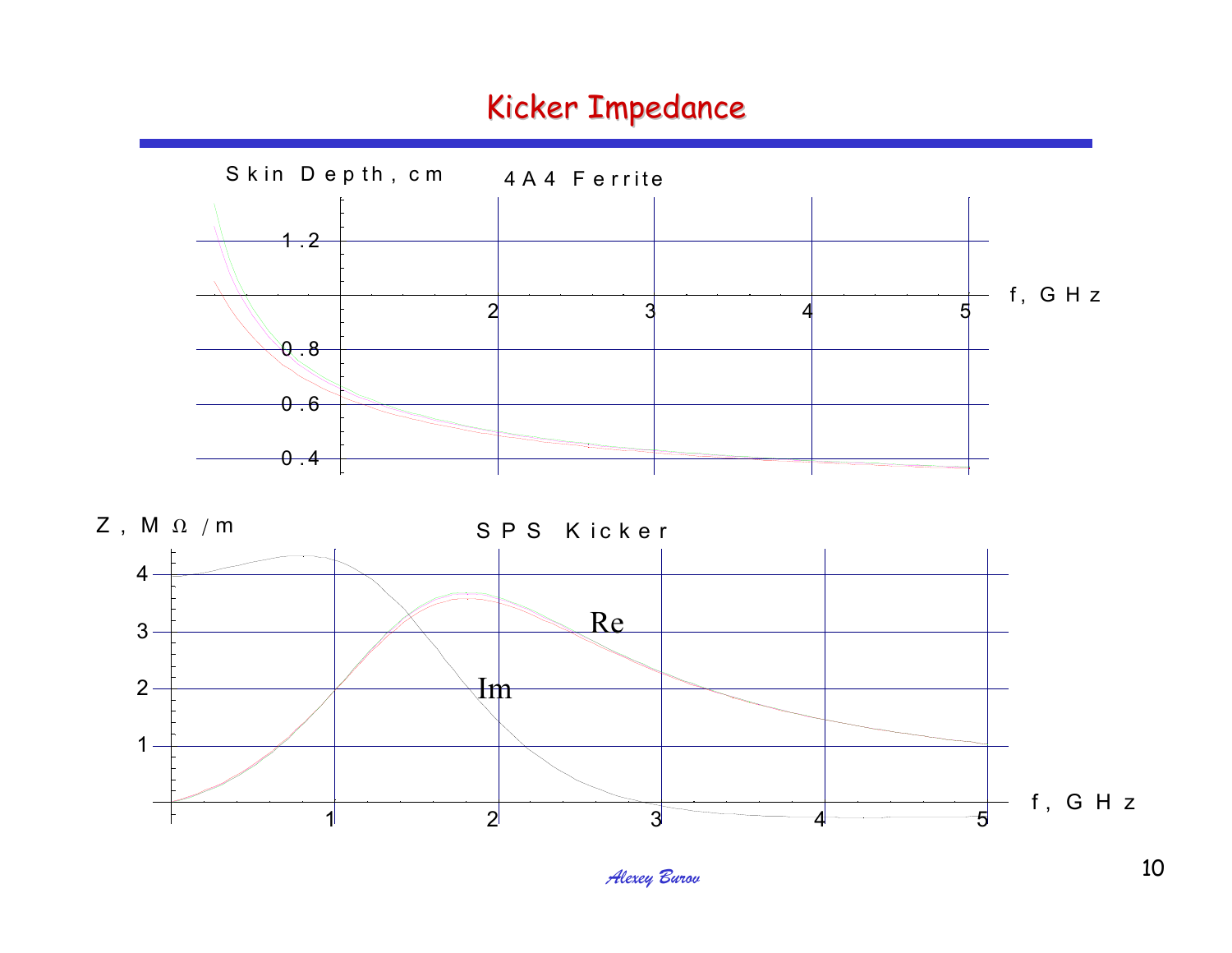### Remarks on Kicker Impedance

- The skin depth in the interesting frequency range is almost independent of the resistivity when that varies between 10 and 30 Ohm m. The same is true for the impedance.
- The skin depth is always small compared with the thickness; thus, the thickness is not important.
- $\textcolor{red}{\bullet}$  From here, it is also follows that all possible waveguide modes are 10 GHz and higher; thus, for the bunch length of  $\approx$ 1m they do not contribute to the impedance.
- H. Tsutsui and L. Vos suggested an approach for the kicker impedance calculations (LHC Project Note 234, Sep. 2000) based on the contribution of the excited waveguide modes. They did not assume any dissipative terms in the quasi-static contribution. The analysis above shows that both assumptions are not correct; so is their result, which is about 5 times smaller than that presented in the Fig. above.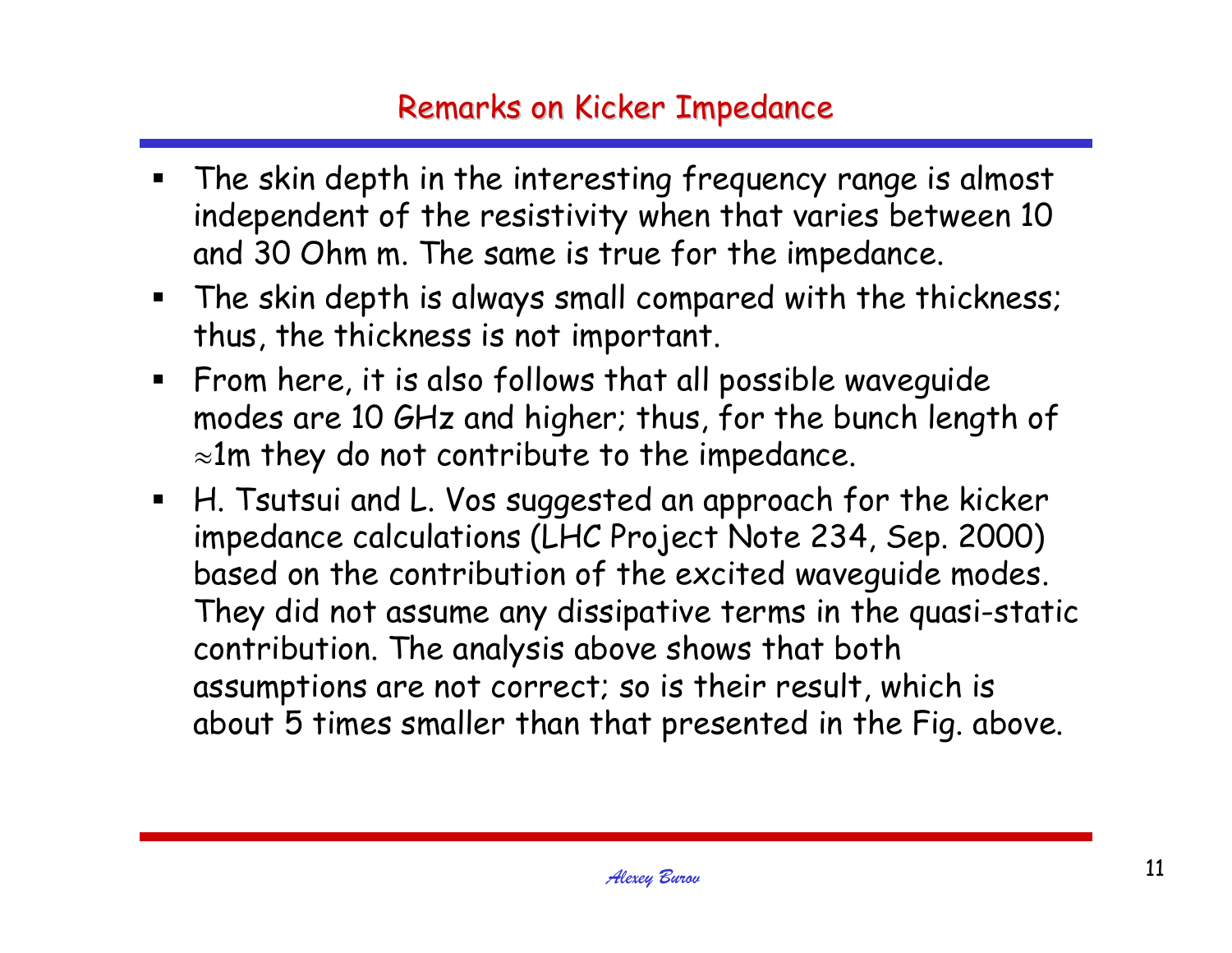#### **More Remarks**

- $\blacksquare$  Note that the kicker is flat; thus, the vertical driving (dipole, coherent) impedance is about 0.8 of the numbers above found for the round geometry. The detuning (quadrupole, incoherent) impedance is equal to the driving one and has the same sign.
- That is why, for zero longitudinal mode they add together giving 1.6 factor for the effective vertical impedance at small chromaticity.